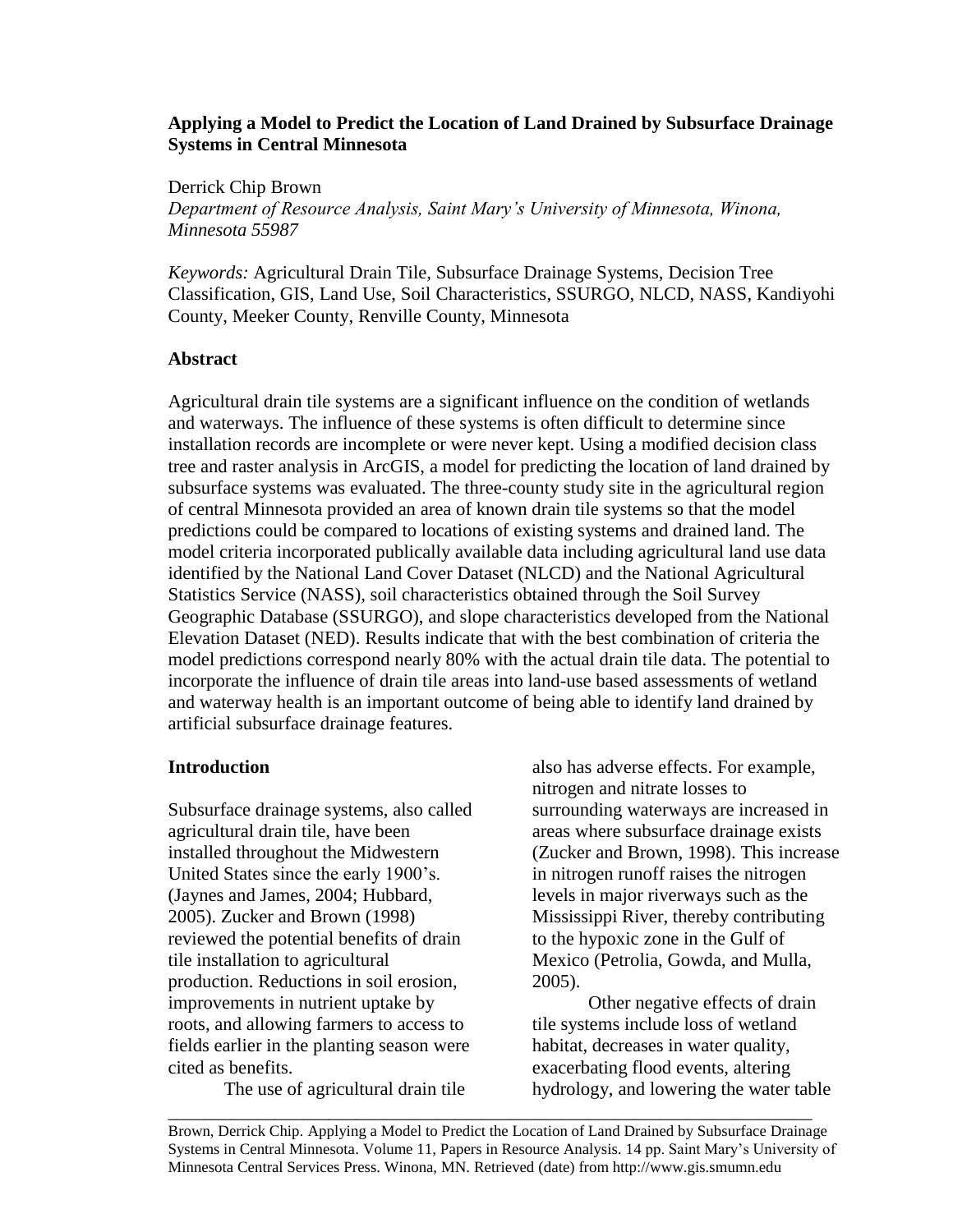(MTWS, n.d.; Hubbard, 2005.).

Given the significant impact that subsurface drainage systems have on wetlands and waterways, the identification of land that is drained by these systems is important (Bourdaghs, Campbell, Gernes, and Brandt-Williams, 2007; Naz, Ale, and Bowling, 2009).

Prior research has focused on two areas: 1) making estimates of the number of acres drained by the systems and 2) locating specific drain tile systems.

Several estimates of the number of acres of land drained by subsurface drainage systems exist. The 1978 Census of Agriculture conducted by the National Agricultural Statistics Service used a survey completed by farmers to gather information about the numbers of acres of farm land with drain tile (Jaynes and James, 2004). In 1992, the Natural Resource Conservation Service as part of its Natural Resource Inventory also created an estimate of drained agricultural land. The results of these surveys vary and are thought to be unreliable because of the inconsistent survey methods employed (Jaynes and James, 2004). Furthermore, these estimates were made for the state level, a scale at which the direct effects on local and regional wetlands and waterways cannot be resolved.

More recently, researchers have attempted to improve estimates of the acreage of land drained by tile systems using geographic information systems (GIS). For example, Jayne and James (2004) employed land use and soil characteristic data to make an estimate of tile-drained land that closely matched earlier survey-based estimates. But again, the resulting estimate was at a state-wide scale.

Sugg (2007) utilized similar

methods with updated data which resulted in different estimates at the county level. The estimates were unverifiable since the locations of subsurface drainage systems are generally unknown. The result is likely to be an over estimate of the land influenced by subsurface drainage (Sugg, 2007).

While these estimates are linked to geographical regions such as counties, they are still not specific enough for use to assess the conditions of wetlands in a particular area.

The second body of research focused on agricultural drain tile employs aerial imagery, remote sensing, and automatic feature recognition to locate drain tile systems (Naz et al., 2009). The exact locations of drain tile systems are incomplete since records of installations have been lost or were never kept. Without these records, the subsurface drainage systems are difficult to locate (Jaynes and James, 2004; Naz et al., 2009). Knowing the location is important for wetland restoration planning and to prevent damage to existing systems when additional drainage systems are installed (Naz et al., 2009).

However, knowing the exact location of subsurface drainage systems is not necessary to incorporating the influence of these systems into an assessment of the condition of the wetlands and waterways. What is important is to identify agricultural land that is likely to be drained by tile systems so that when land use is used as a variable in judging the health of a wetland or waterway, the influence of the drainage system can be taken in to account (Bourdaghs et al., 2007).

By modifying the methods used in previous research, and comparing the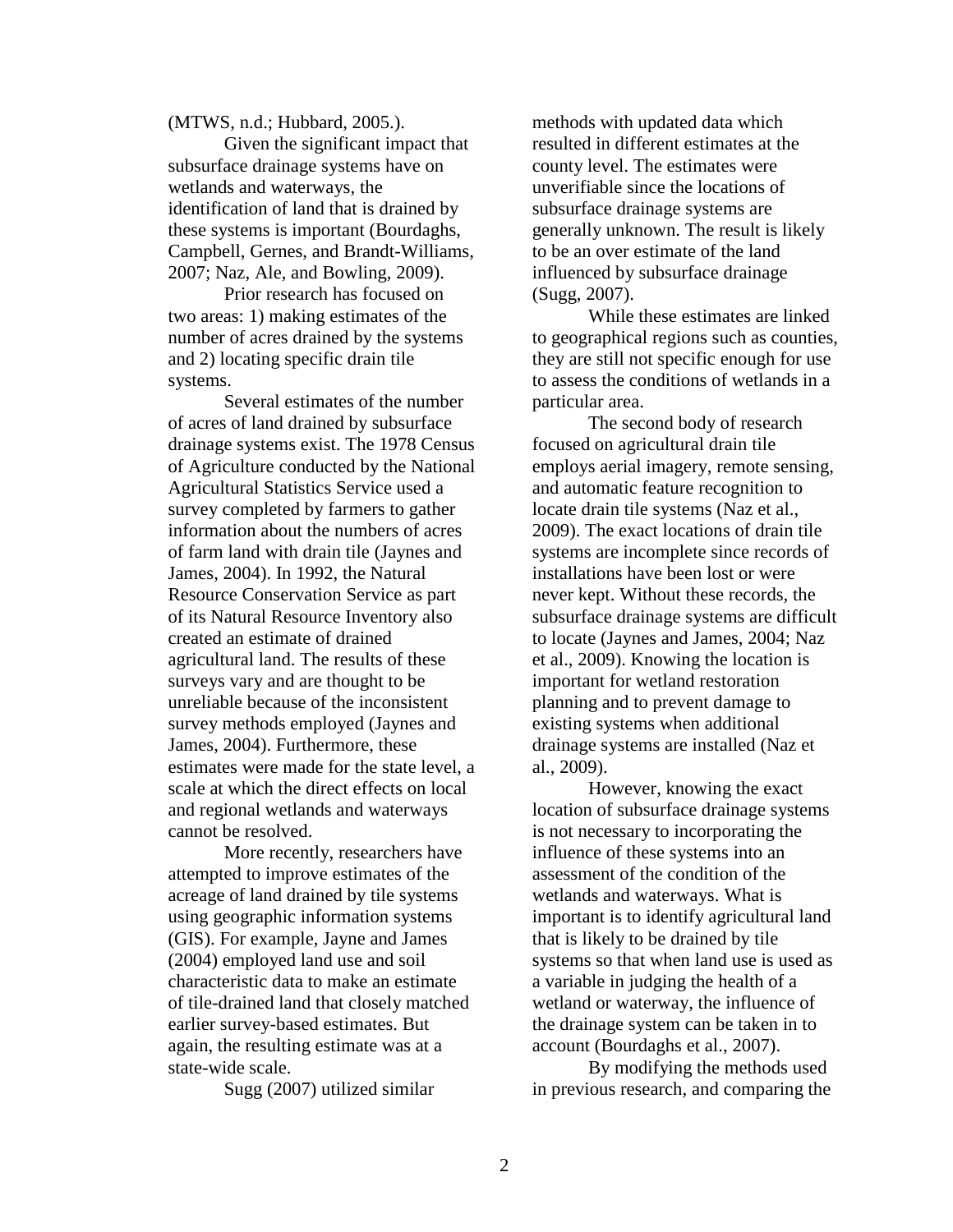results to areas known to have drain tile systems, this study aims to identify the combination of data that best distinguishes agricultural land that is likely to be drained.

#### **Methods**

#### *Study Location*

In order to evaluate the ability of the proposed method of analysis to identify land that is drained by subsurface drain tile, choosing a study area where the locations with areas known to have drain tile was necessary. An extensive search for such a location identified three counties in west-central Minnesota in which the locations of county owned drain tile and ditches were digitally mapped.

Figure 1 shows the location of Kandiyohi, Meeker, and Renville Counties in west central Minnesota. According to the 2007 Census of Agriculture, Renville County was the top producer of corn for grain, sweet corn, and vegetables harvested for sale. This highlights the importance of agriculture in this region and the productivity of the land. Though the other counties in the study area were not top agricultural producing counties in the state, the total land in agriculture in the study area was over 549,828 hectares and nearly 89% of the land area in 2007 (USDA, 2009).

### *Model Equation*

The methods used to determine the areas influenced by subsurface drainage systems were based on a Decision Tree Classification (DTC) System described by Naz et al (2009). In the DTC, a dichotomous classification was employed to identify progressively the



Figure 1. Three-county study area in central Minnesota for applying the subsurface drain tile prediction model.

areas likely to be drained based on membership in land use, soil, and slope characteristics. The DTC in this model is represented as Equation 1:

$$
PA_{drained} = LU \times (SC + S)
$$

where " $PA_{\text{draid}}$ " is the a final output of the predicted drained area, "LU" is a reclassified land use raster, "SC" is a reclassified the soil characteristic raster, and "S" is a reclassified slope raster.

The equation in combination with the reclassified data ensured that only agricultural land was considered and resulted in a range of final output values that could be parsed to identify the contributing data sets. See the section "Evaluating the Power of the Model and Criteria" below for a full explanation of the final output values.

### *Model Data*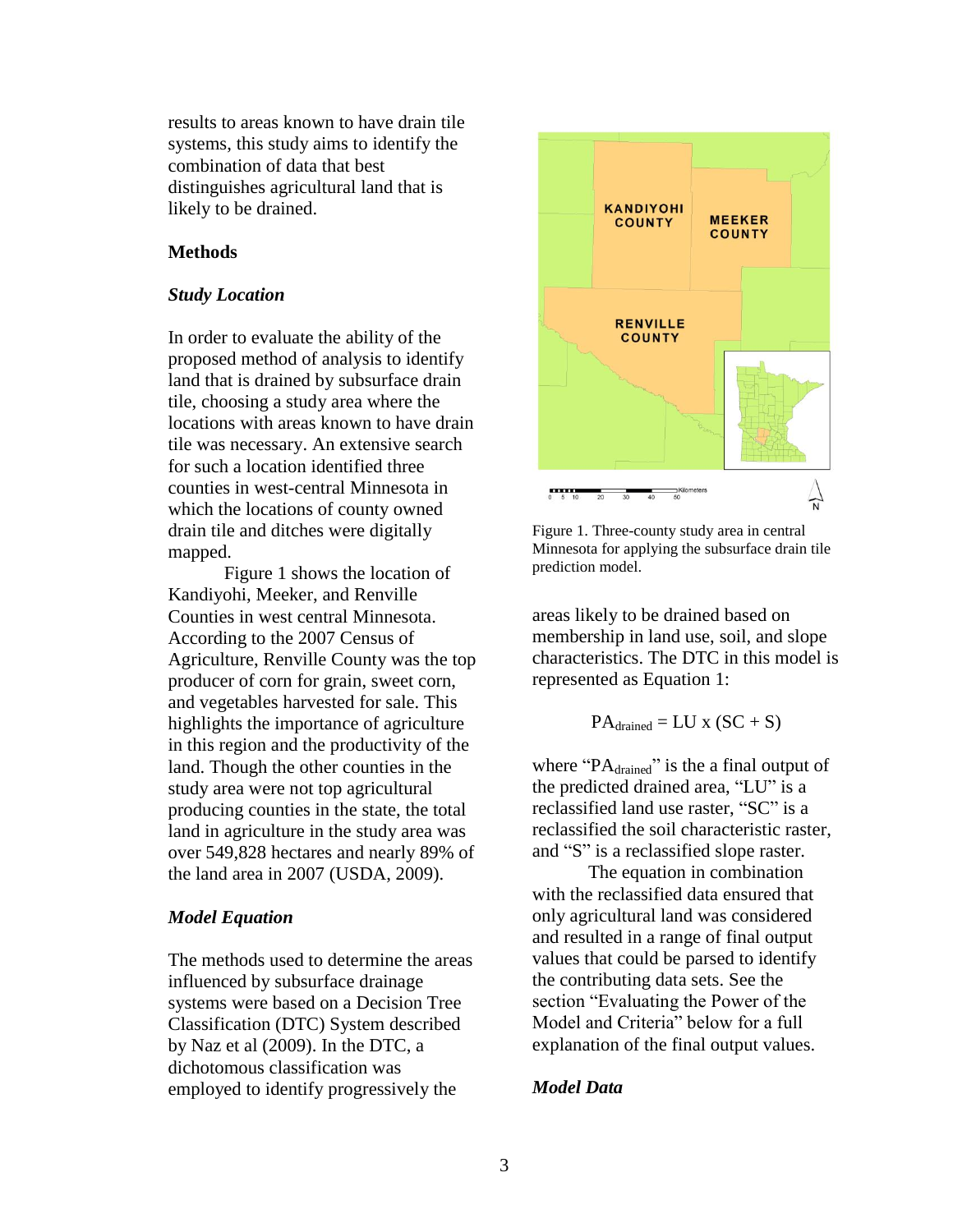Table 1 displays data used by other research to make estimates of subsurface drainage systems. For the current study, several variations of the data were compared to identify the combinations that gave the most accurate prediction of drained land. Table 2 shows the criteria used in this study. The drainage class criteria and land capability class criteria were divided into 3 and 4 subcategories respectively for the final analysis.

Before the criteria datasets could be combined using Equation 1, each had to be converted into a raster format and reclassified. In each criteria raster, each cell was assigned a coded value indicating whether it satisfied the parameters of the criteria. The coded

values for each data group are shown in Table 3.

#### County Drain Tile Data

The three counties in the study area provided shapefiles in which drain tile and ditches were represented as lines. The datasets were created by representatives of each county and the Mid-Minnesota Development Commission in 2004. The ditch and subsurface drainage features were digitally mapped using aerial photography, and scanned, georeferenced drainage feature maps provided by the counties (MMDC, 2006). The features in the three

| Table 1. Descriptions of previous studies estimating area of subsurface drainage systems. |  |  |  |  |
|-------------------------------------------------------------------------------------------|--|--|--|--|
|                                                                                           |  |  |  |  |

| Researchers, year      | <b>Land Use Data</b> | <b>Soils Data source</b>                                                                        | <b>Comments</b>                             |
|------------------------|----------------------|-------------------------------------------------------------------------------------------------|---------------------------------------------|
| Jaynes and James, 2004 | $NLCD1$ , 1992       | STATSGO <sup>2</sup><br>Drainage classes,<br>Hydrologic groups,<br><b>Land Capability Class</b> | Slope also included in<br>some calculations |
| Sugg, 2007             | $NLCD1$ , 1992       | STATSGO <sup>2</sup><br>Drainage classes,<br>Hydrologic group                                   | Final estimates used<br>drainage class only |
| Naz et al, 2009        | $NLCD1$ , 1992       | STATSGO <sup>2</sup><br>Soil drainage class                                                     |                                             |

<sup>1</sup>National Land Cover Dataset

<sup>2</sup>State Soil Geographic Database

| <b>Criteria</b> | Subcriteria           | Data                     | Data Source                        |
|-----------------|-----------------------|--------------------------|------------------------------------|
| Land Use        | All agricultural land | $NLCD1$ , 2001           | http://seamless.usgs.gov           |
|                 | Row crops only        | $NLCD1$ , 2001           | http://seamless.usgs.gov           |
|                 | All agricultural land | $NASS2$ , 2008           | http://datagateway.nrcs.usda.gov/  |
|                 | Row crops only        | NASS <sup>2</sup> , 2008 | http://datagateway.nrcs.usda.gov/  |
| <b>Soil</b>     | Drainage class        | SSURGO <sup>3</sup>      | http://SoilDataMart.nrcs.usda.gov/ |
|                 | Hydrologic group      | SSURGO <sup>3</sup>      | http://SoilDataMart.nrcs.usda.gov/ |
|                 | Land capability class | SSURGO <sup>3</sup>      | http://SoilDataMart.nrcs.usda.gov/ |
| Slope           | Less than 2%          | $NED4$ , 10m x 10 m cell | http://seamless.usgs.gov           |

Table 2. Criteria for subsurface drainage system identification model.

<sup>1</sup> National Land Cover Dataset

<sup>2</sup> National Agricultural Statistics Service

<sup>3</sup> Soil Survey Geographic Database

<sup>4</sup> National Elevation Dataset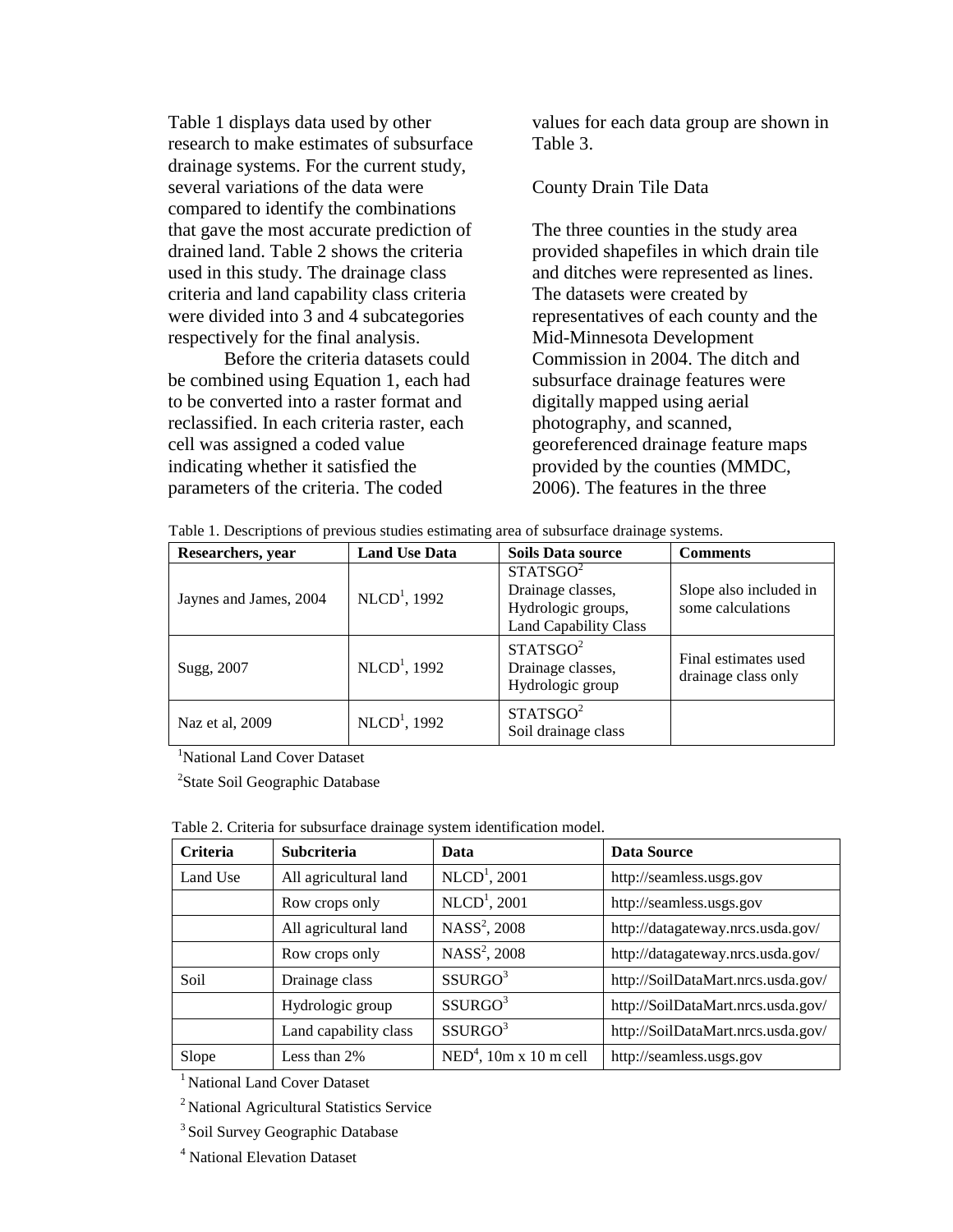shapefiles were merged into one file and edited to remove any duplicate features. Only the locations of subsurface

Table 3. File label codes and criteria reclassification values for final raster analysis.

| Source, criteria                            | File<br>label                | <b>Reclass-</b><br>ification |  |  |
|---------------------------------------------|------------------------------|------------------------------|--|--|
|                                             | code                         | Code                         |  |  |
|                                             | Land Use Criteria            |                              |  |  |
| NASS, all                                   | lu1                          | 1                            |  |  |
| agricultural land                           |                              |                              |  |  |
| NASS, row                                   | lu2                          | 1                            |  |  |
| crops                                       |                              |                              |  |  |
| NLCD, all                                   | hı3                          | 1                            |  |  |
| agricultural land                           |                              |                              |  |  |
| NLCD, row                                   | lu4                          | 1                            |  |  |
| crops                                       |                              |                              |  |  |
|                                             | Soil Characteristic Criteria |                              |  |  |
| Drainage class,                             |                              |                              |  |  |
| very poorly                                 | dc1                          | 100                          |  |  |
| drained soils                               |                              |                              |  |  |
| Drainage class,                             |                              |                              |  |  |
| poorly and very<br>poorly drained           | dc2                          | 200                          |  |  |
| soils                                       |                              |                              |  |  |
| Drainage class,                             |                              |                              |  |  |
| somewhat                                    |                              |                              |  |  |
| poorly, poorly,                             | dc3                          | 300                          |  |  |
| and very poorly                             |                              |                              |  |  |
| drained soil                                |                              |                              |  |  |
| Hydrologic                                  |                              |                              |  |  |
| Groups A/D,                                 | hg                           | 400                          |  |  |
| B/D, C/D, D                                 |                              |                              |  |  |
| Land Capability                             |                              |                              |  |  |
| Class,                                      | 1c1                          | 500                          |  |  |
| Iw-VIIIw                                    |                              |                              |  |  |
| <b>Land Capability</b><br>Class, IIw, IIIw, | 1c2                          | 600                          |  |  |
| IVw                                         |                              |                              |  |  |
| Slope Criteria                              |                              |                              |  |  |
| Slope, less than                            |                              |                              |  |  |
| 2%                                          | S                            | 1                            |  |  |
| Subsurface Drainage                         |                              |                              |  |  |
| Area with Drain                             |                              |                              |  |  |
| Tile                                        | none                         | 10                           |  |  |
| Areas that did not meet criteria            |                              |                              |  |  |
| Criteria not                                |                              |                              |  |  |
| satisfied,                                  | none                         | 0                            |  |  |
| in all cases                                |                              |                              |  |  |

drainage systems were necessary so the open ditch features were removed from the data. Figure 2 shows the drain tile locations within the study area and a detail of the data in an area in Renville County.

Two drain tile area datasets were created to compare the sensitivity of the model in predicting drained land. The first dataset, representing the locations of drain tile, was created by converting the drain tile shapefile to a raster with a cell size of 10 meters. The 10 meter cell size allowed for continuity of the drain tile lines without enlarging the area of tile lines unreasonably.

The second drain tile data set was created by applying a 30 meter buffer to the original drain tile features. This buffered area represented the land area that was potentially drained by the existing drain tile (UMN Extension, 2009; and Sands, 2009). The resulting polygons were then converted to a raster dataset.

The raster data sets were reclassified so a code of 10 was assigned to drained areas and a code of 0 was assigned to undrained areas.

# Model Criteria Data

Data for the criteria used in the model were downloaded from public sources as indicated in Table 2. Raw data from the data sources was clipped to the study area. A reclassification scheme was utilized to prepare data for incorporation into the final analysis and raster calculation (Table 3).

# *Land Use Classification*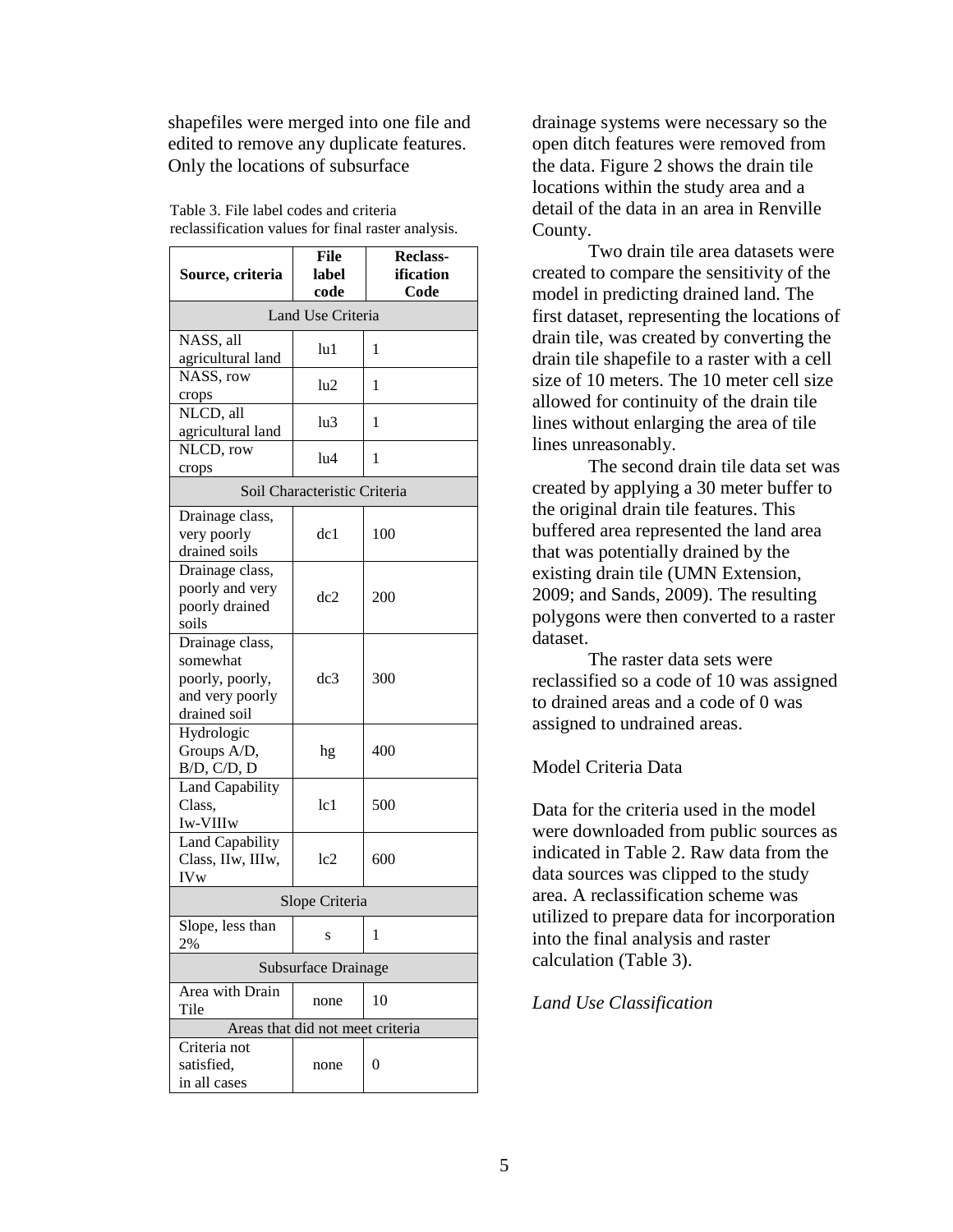

Figure 2. Subsurface drainage systems overview (right) and detail (left) in Kandiyohi, Meeker, and Renville Counties, MN. Purple lines indicate the locations of drain tile. The overview is shown at a scale of 1:1,750,000. The detail is shown at a scale of 1:24,000.

Two data sources were utilized to identify agricultural and non-agricultural land. Two variations of selecting agricultural land from each land use dataset were used. Land use code selection followed the methods of previous researchers (Jaynes and James, 2004; Naz et al., 2009; Sugg, 2007).

The 2001 National Land Cover Dataset (NLCD) was reclassified using two schemes to identify agricultural land. The first scheme selected all pasture and hay fields (NLCD, code 81), and cultivated crop (NLCD, code 82) areas. Though drain tile is primarily installed in fields on which row crops are grown (Jaynes and James, 2004; Naz et al., 2009), these systems may have been installed in areas that have changed use from row crops to pasture or hayfields.

The second reclassification

scheme using the NLCD selected only areas on which cultivated crops (code 82) were being grown. The NLCD data has a cell size of 30 meters.

Two other land use criteria rasters were created using the National Agricultural Statistics Service (NASS) dataset. One classification selected all field and row crops, pasture and hay areas, and fallow and idle farmland. Again, the non-row cropped land was included in this criteria because of the possibility that drain tile was installed in the past. The other classification included only field and row crops. The NASS dataset had a cell size of 56 meters .

Each land use raster was reclassified so that the land selected as agricultural land received a value of 1 and non-agricultural land received a value of 0.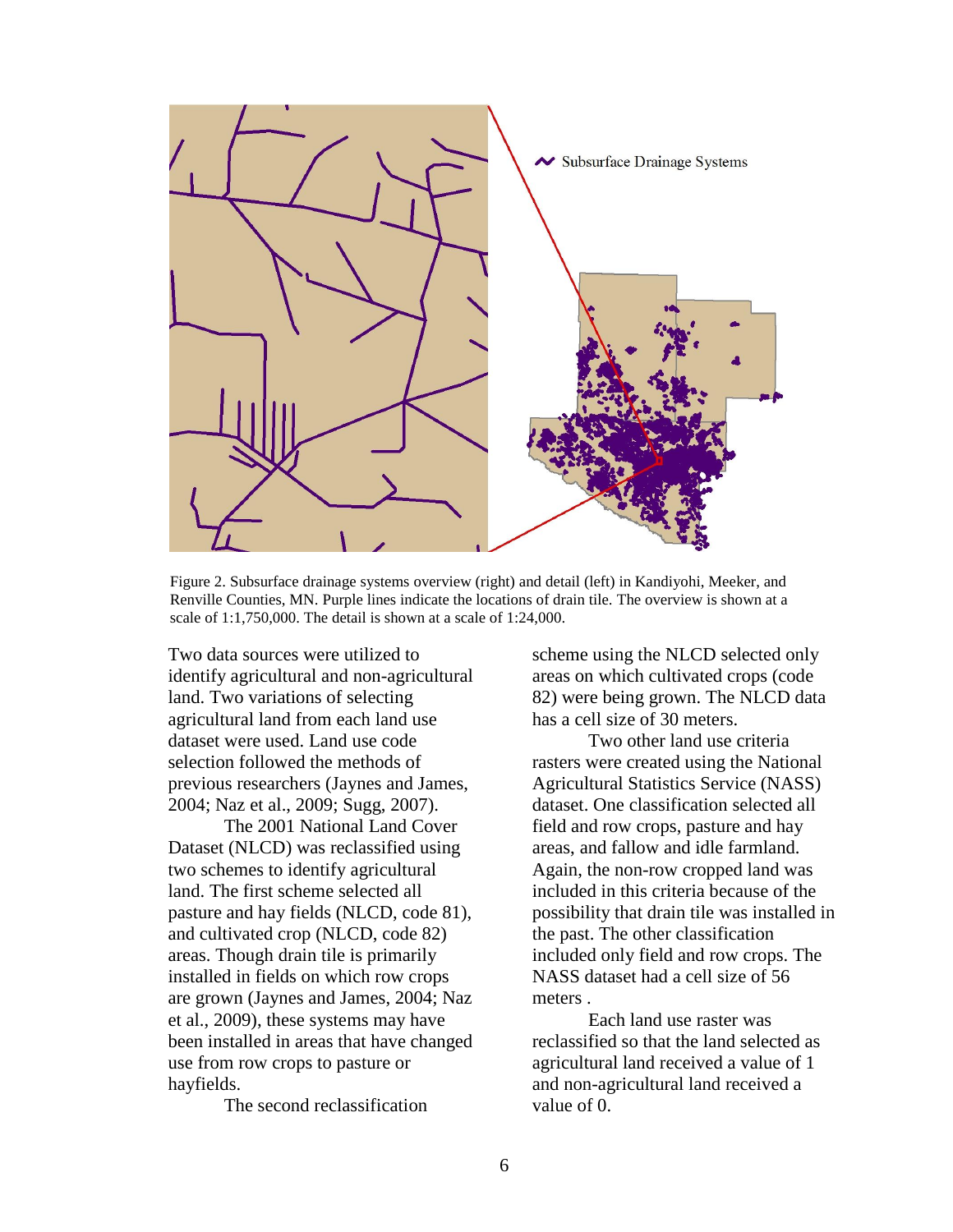#### *Soil Characteristics*

Sugg (2007) and Naz et al. (2009) suggested using data from the more detailed Soil Survey Geographic Database (SSURGO) for an analysis of this type to obtain better estimates of areas drained by subsurface systems. For this reason, the SSURGO database, an extensive listing of soil characteristics and the geographic locations of soil at a county level was utilized. Analysis employing the SSURGO database required joining spatial vector data of the soil type outlines with tabular data that listed soil characteristics.

Based on the methods of developing the soil criteria used in previous research (Table 1), five soil criteria were derived from three soil characteristics (Table 3). In the following cases, the soil characteristics were selected, converted to raster datasets, and then reclassified according to the scheme shown in Table 3.

The first set of soil criteria were bases on the soil drainage class. The soil drainage class describes the natural drainage conditions of the soil, including the frequency and duration of wet periods (NRCS, 2009b). Because improving the drainage conditions of the soil would allow crops to be grown, the soils with the poorest drainage are likely to possess areas with drain tile systems (Jaynes and James, 2004; Naz et al., 2009).

Three soil drainage class categories in which subsurface drainage are likely to occur include very poorly drained soils, poorly drained soils, and somewhat poorly drained soils (Jaynes and James, 2004; Naz et al., 2009). To create three criteria rasters datasets based on soil drainage class, soils were selected and grouped by drainage class

as follows: 1) very poorly drained soils, 2) very poorly drained soils and poorly drained soils, and 3) very poorly drained soils, poorly drained soils, and somewhat poorly drained soils.

Soil characteristics described by SSURGO also include the hydrologic group, defined as "a group of soils having similar runoff potential under similar storm and cover conditions" (NRCS, 2009a). Each soil type is assigned a hydrologic group according to the runoff potential when thoroughly wet. The soils with the highest runoff potential are grouped into the "D" hydrologic group. According to the group description, movement through these soils is restricted or very restricted and could be enhanced by subsurface drainage systems.

While most soils belong to a single hydrologic group (A-D) some soils possessed dual characteristics (A/D, B/D, C/D) and were described as having a "high potential for runoff when left undrained" (NRCS, 2009a).

As with prior research (Jaynes and James, 2004; Sugg, 2007), this study assumed that drain tile exists on agricultural land with soils classified in hydrologic group D. Thus, the second soil characteristic criteria set captured all soils assigned to hydrologic group D and all soils with a dual characteristic that included group D.

A third set of criteria rasters was developed based on the land capability class which describes the ability of the soil to support the production of field crops. The land capability class ranges from I to VIII, with I being few or no restrictions for its use in growing field crops and VIII being severely restricted in its use. Additionally, a descriptive modifier that captures the nature of the limitation may be added to the land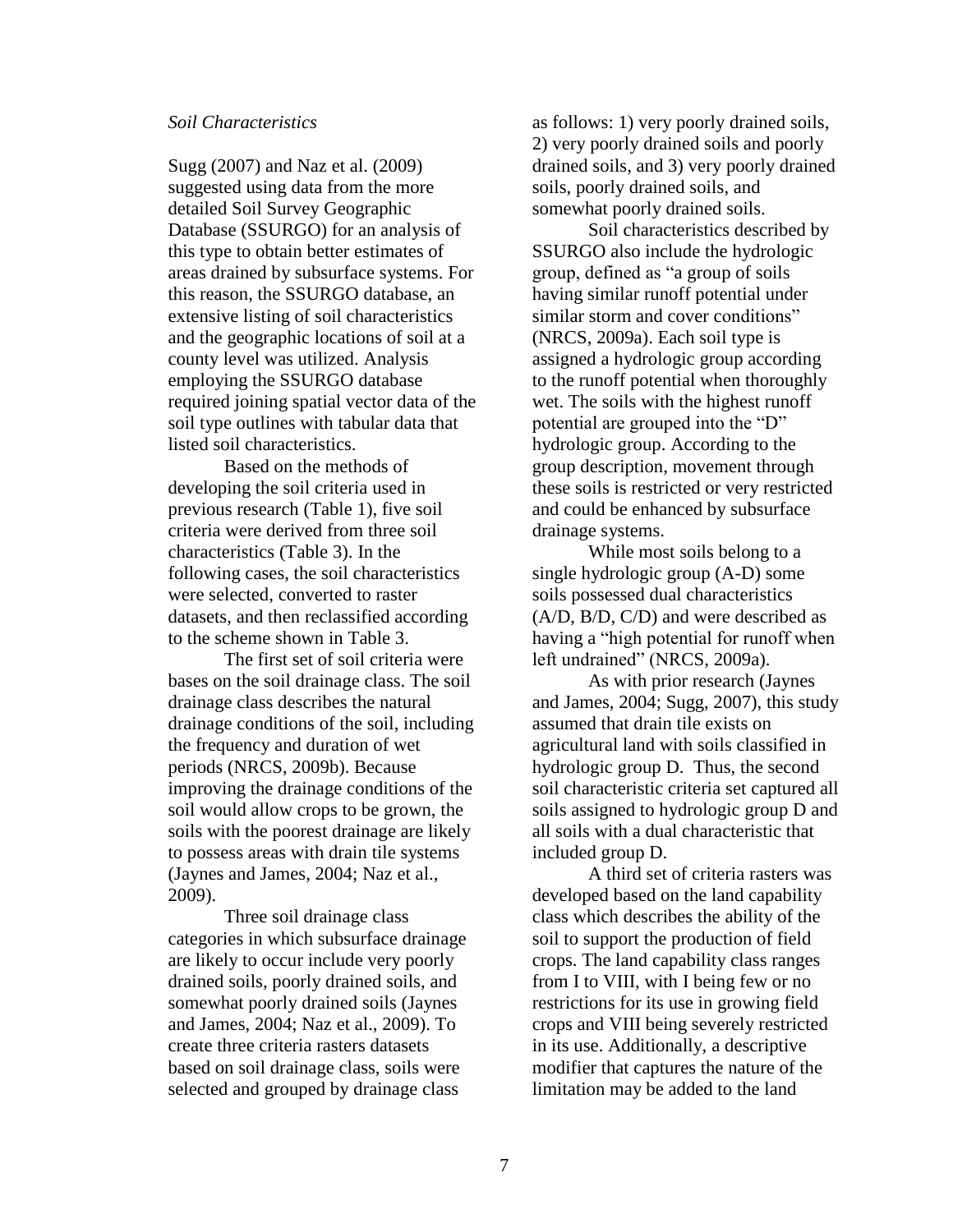capability class. The modifier "w" indicates that the limitation is due to excess water (NRCS, 2009a).

Two criteria representing the land capability class were created: 1) Any soils with the land capability class modifier of "w" were selected as one criteria, and 2) any soils with land capability classifications of IIw (some limitations including excess water), IIIw (severe limitations, including excess water) and IVw (very severe limitations including excess water). These selections were made following the work of Jaynes and James (2004).

In summary, a total of five criteria datasets were created depicting soil characteristics. Table 3 summarizes this information. In each case, the criteria were selected by attribute, converted to raster datasets, and then reclassified by the scheme described in Table 3.

#### *Slope*

A raster depicting the slope of the landscape in the study area was created from a Digital Elevation Model (DEM) of 10 meter cell size. The slope was calculated as a percent, then was reclassified into areas of less than or equal to 2% slope and areas of greater than 2% slope. This classification was determined following the recommendations of Jaynes and James (2004) and Randall (2009).

#### *Combining the Criteria*

Once all criteria raster datasets were created and reclassified, they were combined using Equation 1 using the Spatial Analyst Raster Calculator of ArcGIS 9.3. Figure 3 depicts a sample output of a combined criteria raster.

# *Evaluating the Power of the Model and Criteria*

To determine the power of the model and criteria to predict areas influenced by subsurface drainage systems, each criteria output raster was combined with the drain tile location raster and the buffered drained tile raster (30 meter buffer of the drain tile locations) separately. The land areas of the resulting raster were classified according to the codes of all the input rasters. An explanation of the resulting codes is found in Table 4. Note that codes represent several permutations of areas of predicted and actual tile as shown in

Table 4. Explanation of the final output results from the model computation.

| Model<br>output<br>Code | <b>Criteria</b><br>Satisfied | Tile area<br>predicted | Tile area<br>present |
|-------------------------|------------------------------|------------------------|----------------------|
| 0                       | None                         | No                     | No                   |
| 1                       | Landuse,<br>slope            | No                     | No                   |
| 10                      | None                         | No                     | Yes                  |
| 11                      | Landuse,<br>slope            | No                     | Yes                  |
| $100*$                  | Landuse,<br>soil             | No                     | No                   |
| $101*$                  | A11                          | Yes                    | No                   |
| $110*$                  | Land use, soil               | No                     | Yes                  |
| $111*$                  | A11                          | Yes                    | Yes                  |

\*Note: The hundreds place-holder changed depending on the soil criteria used. The 100 series is just an example.

the "Explanation" column.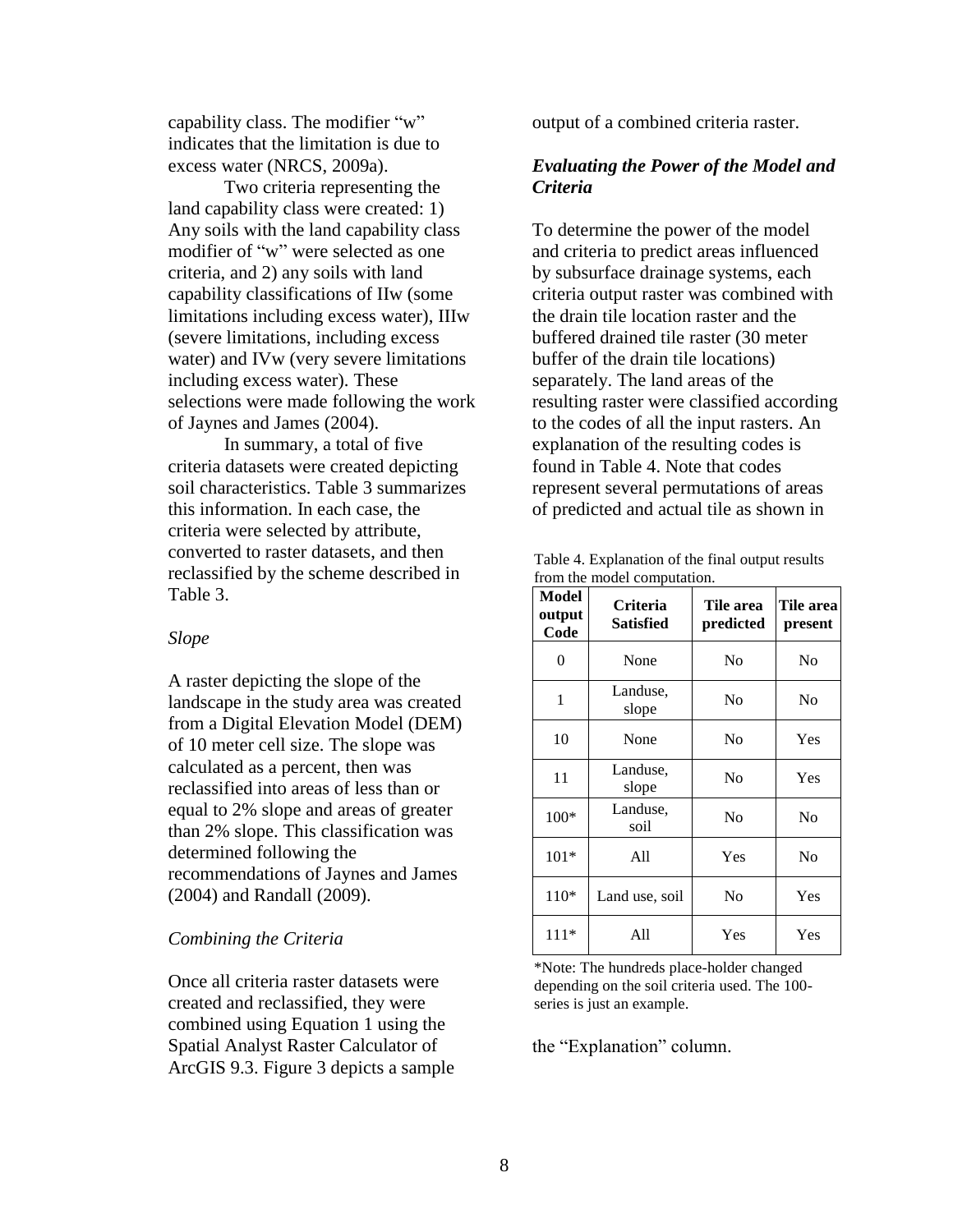

Figure 3. Output of the raster analysis that combined land use criteria, soil characteristic criteria and slope criteria. Reclassification prior to the analysis resulted in four output values that separated the study area into areas where no criteria were satisfied (0), where land use and slope criteria were satisfied (1), where land use and soil criteria were satisfied (100) and where all criteria were satisfied (101). The study area (right) is shown at a scale of 1:1,750,000. The detail (left) is shown at a scale of 1:24,000.

The value attribute table for each raster was exported to a Microsoft Excel file for tabulation and analysis. For calculations, the area of each code category was converted from square meters to hectares.

To evaluate the predictive ability of the model utilizing different combinations of criteria, a ratio of predicted drained area to actual area was calculated as shown in Equation 2:

$$
K_{match} = \frac{a^+}{a} \times 100
$$

where "K<sub>match</sub>" is the ratio of predicted areas of tile that corresponded with actual areas of drainage tile areas to the

actual total areas with drainage tile; "a<sup>+</sup>" is the area of predicted tile that matched and "a" is the total area with drain tile (Murphy, Ogilvie, and Arp, 2009).

# **Results and Discussion**

In total, 48 final output raster datasets were created. Of the 48 final output rasters, 24 resulted from combining the final criteria rasters with the drain tile location raster. Another set of 24 final output rasters were produced by combining the final criteria raster datasets with the buffered drained tile raster. Figure 4 shows one of the final output rasters from the analysis.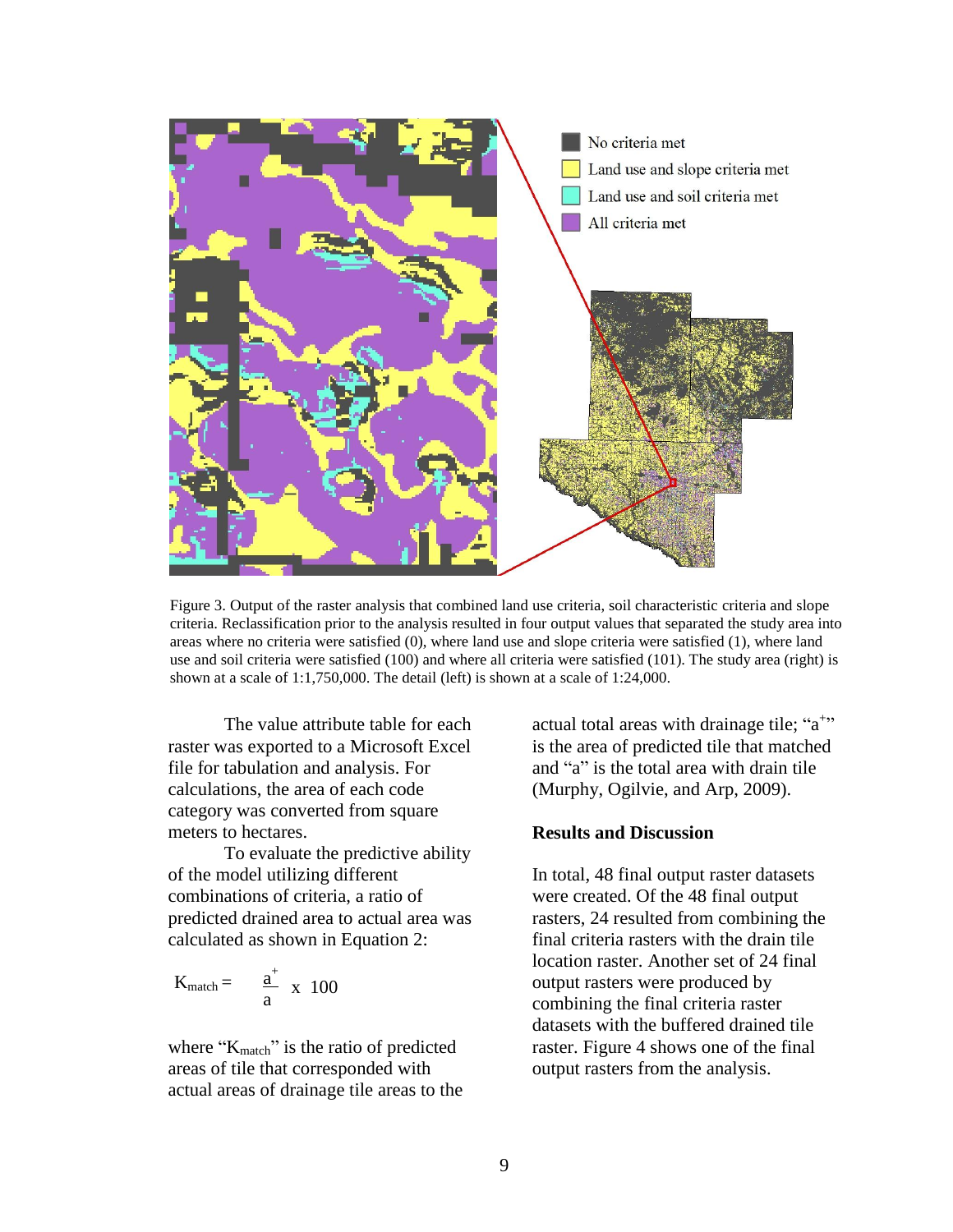

Figure 4. Example output of the final raster calculation using Equation 2. The buffered tile area (30 meters) raster was combined with the final criteria raster resulting in areas classified into the 8 codes that were symbolized into 4 groups according to the presence of tile and the prediction of tile. The 8 codes are listed in Table 4. In this example the final criteria raster represented all agricultural lands (NLCD), soil drainage classes of very poorly drained, poorly drained, and somewhat poorly drained soils, and slopes of less than 2% (criteria raster lu3dc3s). The study area (right) is shown at a scale of 1:1,750,000. The detail (left) is shown at a scale of 1:24,000.

Table 5 shows the criteria combination (file name code), the resulting area of tile predicted that matched the actual tile locations, the total area of drain tile in the study area, and the calculated  $K_{match}$  value using Equation 2. The  $K_{match}$  values ranged from 38.15 to 78.21, meaning the predicted areas corresponded from 38.15% to 78.21% with the actual tile areas. The criteria raster that yielded the highest K<sub>match</sub> value combined all agricultural areas as determined using the NLCD 2001 data, the soil drainage classes of somewhat poorly drained soils, poorly drained soils, or very poorly drained soils, and slope of less than 2%.

The lowest  $K_{match}$  values resulted from combining the soil drainage class of only very poorly drained soils with any land use criteria and a slope of less than 2%.

Table 6 shows the final results when the criteria rasters were combined with the buffered drain tile area. The K<sub>match</sub> values ranged from 36.39 to 76.12 (36.39% to 76.12% of the predicted tile areas corresponded with the actual tile areas). Again the combination with the highest K<sub>match</sub> value was the criteria raster that combined the all agricultural land-NLCD dataset, the soil drainage class dataset that included the somewhat poorly drained soils, the poorly drained soils, or very poorly drained soils, and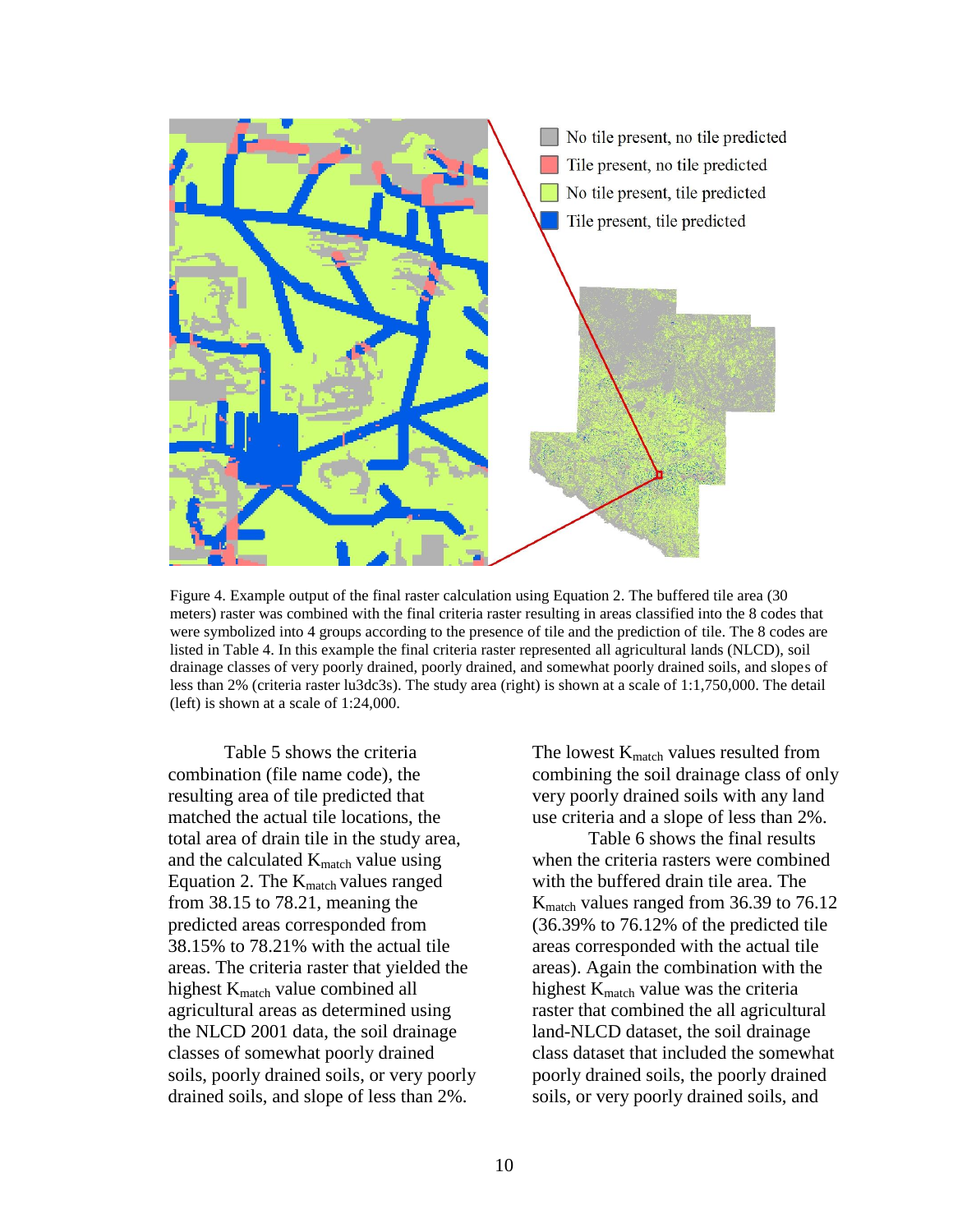slope of less than 2%. Also, when the soil drainage class of only very poorly drained soils were combined with any

Table 5. Final results of the raster analysis using the final criteria rasters and the drain tile area raster. Table displays the criteria combination (Table 3 describes the file label codes), the area of tile predicted that corresponded to actual tile, the area of actual tile, and the  $K_{match}$  value, the ratio of tile predicted and corresponded to area of actual tile.

| Criteria<br>Combination | Tile predicted and<br>hectares) | Tile present<br>(hectares) | <b>A</b> match |
|-------------------------|---------------------------------|----------------------------|----------------|
| lu3dc3s                 | 2707.53                         | 3462.05                    | 78.21          |
| lu4dc3s                 | 2681.42                         | 3462.05                    | 77.45          |
| lu1dc3s                 | 2647.46                         | 3462.05                    | 76.47          |
| lu3lc2s                 | 2616.08                         | 3462.05                    | 75.56          |
| lu3hgs                  | 2615.16                         | 3462.05                    | 75.54          |
| lu3lc1s                 | 2606.13                         | 3462.05                    | 75.28          |
| lu4lc2s                 | 2590.4                          | 3462.05                    | 74.82          |
| lu4hgs                  | 2589.48                         | 3462.05                    | 74.80          |
| lu4lc1s                 | 2581.81                         | 3462.05                    | 74.57          |
| lu1lc2s                 | 2558.07                         | 3462.05                    | 73.89          |
| lu1hgs                  | 2557.21                         | 3462.05                    | 73.86          |
| lu2dc3s                 | 2548.83                         | 3462.05                    | 73.62          |
| lu1lc1s                 | 2547.44                         | 3462.05                    | 73.58          |
| lu3dc2s                 | 2497.07                         | 3462.05                    | 72.13          |
| lu4dc2s                 | 2472.21                         | 3462.05                    | 71.41          |
| lu2lc2s                 | 2461.7                          | 3462.05                    | 71.11          |
| lu2hgs                  | 2460.84                         | 3462.05                    | 71.08          |
| lu2lc1s                 | 2457.87                         | 3462.05                    | 70.99          |
| lu1dc2s                 | 2440.77                         | 3462.05                    | 70.50          |
| lu2dc2s                 | 2349.68                         | 3462.05                    | 67.87          |
| lu3dc1s                 | 1395.13                         | 3462.05                    | 40.30          |
| lu4dc1s                 | 1382.95                         | 3462.05                    | 39.95          |
| lu1dc1s                 | 1366.63                         | 3462.05                    | 39.47          |
| lu2dc1s                 | 1320.82                         | 3462.05                    | 38.15          |

land use dataset and a slope of less than  $2\%$ , the K<sub>match</sub> values were lowest. Interestingly, the  $K_{match}$  value did

Table 6. Final results of the raster analysis using the final criteria rasters and the buffered drain tile area raster. Table displays the criteria combination (Table 3 describes the file label codes), the area of tile predicted that corresponded to actual tile, the area of actual tile, and the K<sub>match</sub> value, the ratio of tile predicted and corresponded to area of buffered tile.

| <b>Criteria Combination</b> | The predicted and<br>rresponde<br>ectares) | ile present<br>(hectares) | <b>A</b> match |
|-----------------------------|--------------------------------------------|---------------------------|----------------|
| lu3dc3s                     | 12965.08                                   | 17032.01                  | 76.12          |
| lu4dc3s                     | 12837.88                                   | 17032.01                  | 75.38          |
| lu1dc3s                     | 12664.16                                   | 17032.01                  | 74.36          |
| lu3lc2s                     | 12451.76                                   | 17032.01                  | 73.11          |
| lu3hgs                      | 12447.97                                   | 17032.01                  | 73.09          |
| lu3lc1s                     | 12405.36                                   | 17032.01                  | 72.84          |
| lu4lc2s                     | 12327.15                                   | 17032.01                  | 72.38          |
| lu4hgs                      | 12323.48                                   | 17032.01                  | 72.35          |
| lu4lc1s                     | 12286.54                                   | 17032.01                  | 72.14          |
| lu2dc3s                     | 12184.63                                   | 17032.01                  | 71.54          |
| lu1lc2s                     | 12162.66                                   | 17032.01                  | 71.41          |
| lu1hgs                      | 12159.12                                   | 17032.01                  | 71.39          |
| $l$ u $1$ lc $1$ s          | 12115.52                                   | 17032.01                  | 71.13          |
| lu3dc2s                     | 11875.54                                   | 17032.01                  | 69.72          |
| lu4dc2s                     | 11756.03                                   | 17032.01                  | 69.02          |
| lu2lc2s                     | 11695.34                                   | 17032.01                  | 68.67          |
| lu2hgs                      | 11691.8                                    | 17032.01                  | 68.65          |
| lu2lc1s                     | 11677.17                                   | 17032.01                  | 68.56          |
| lu1dc2s                     | 11594.66                                   | 17032.01                  | 68.08          |
| lu2dc2s                     | 11150.56                                   | 17032.01                  | 65.47          |
| lu3dc1s                     | 6558.7                                     | 17032.01                  | 38.51          |
| lu4dc1s                     | 6500.8                                     | 17032.01                  | 38.17          |
| lu1dc1s                     | 6425.88                                    | 17032.01                  | 37.73          |
| lu2dc1s                     | 6198.67                                    | 17032.01                  | 36.39          |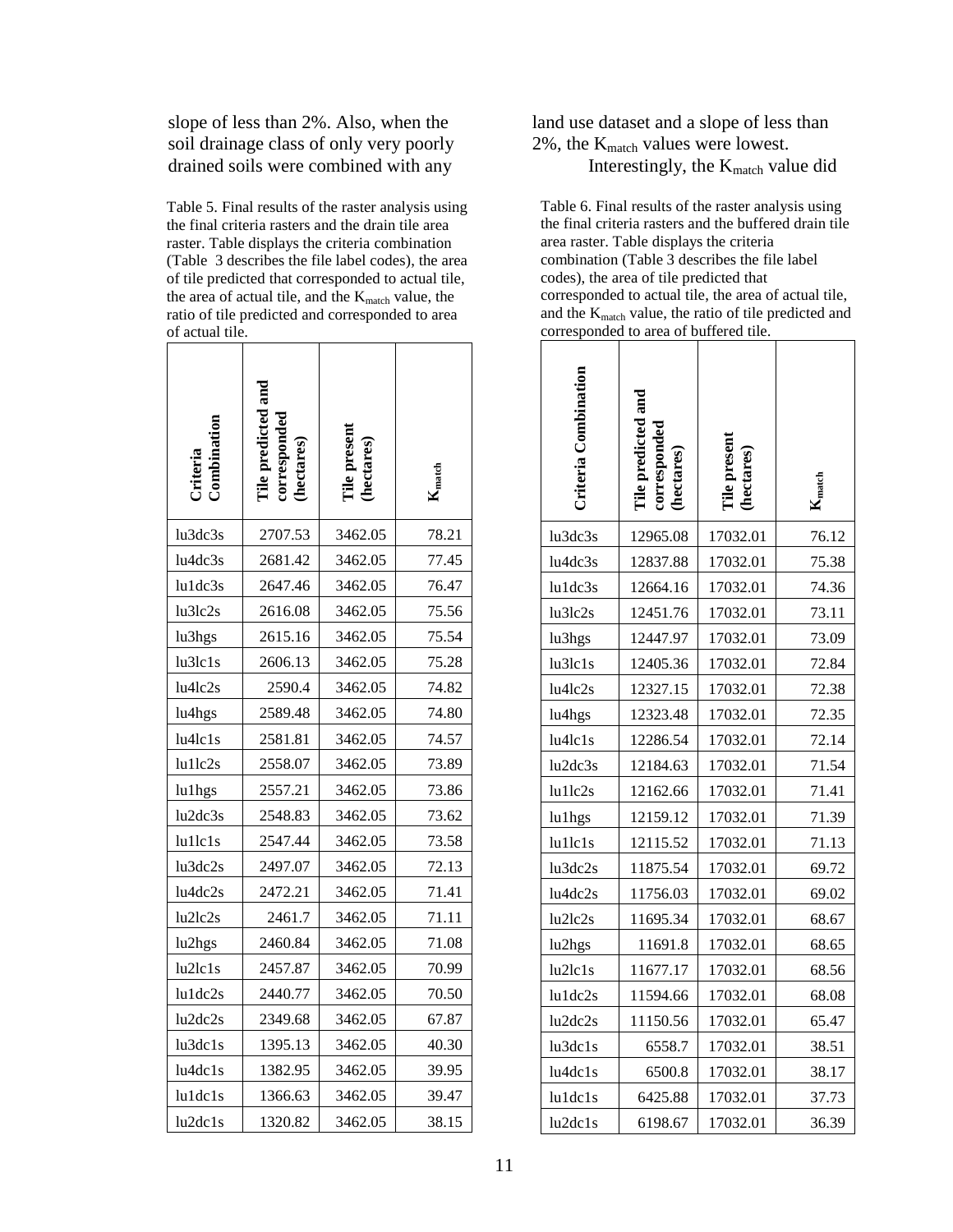not improve by expanding the actual drained area by using the 30 meter buffer of the actual tile lines for the final analysis.

Also, when performing the final analysis using only the 4 land use criteria rasters combined with the drain tile area raster, the  $K_{match}$  values ranged from 86.2 to 92.0. In other words, according to the data, 8.0% to 13.8% of the drain tile with known locations is not associated with land used for agriculture. Given this information, the amount of drain tile area not identified by the model is reduced from 21.79% to only 15.79% for the land use criteria that had the highest  $K_{match}$  value.

#### **Conclusions**

The results show land area predicted to be drained by artificial subsurface systems corresponded well with areas that are known to have these systems. The best combinations of land use, soil characteristics, and slope criteria resulted in the identification of nearly 80% of the actual drain tile area.

The ability of the model to identify land drained by subsurface tile could be evaluated better if additional data about the locations of existing tile systems was obtained. This study is limited by the drain tile data since it includes only the subsurface drainage features under the jurisdiction of the counties within the study area. It is unknown whether the other areas predicted to be drained in this model actually are drained. But because the model predictions correspond well with the areas that are truly drained, the likelihood that these are drained is good.

The lack of data identifying locations of actual tile lines highlights the need for continued effort to map

public and private agricultural drain tile systems and establishing better record keeping of new systems that are installed.

The model and the resulting data establishes a source of information useful to farmers, agricultural scientists, and drain tile specialists interested in locating or installing drain tile systems. The potential for improvements by drain tile installation to areas identified through the analysis could be used to advise farmers interested in installing subsurface drainage.

Also, the potential exists to incorporate this data and method of identifying areas drained by subsurface tile systems into the land use based assessments of wetland condition.

Land use plays a significant role in the health of wetlands and waterways. Human activity such as the installation of drain tile systems, changes the ecology and dynamics of wetlands, rivers and streams through landscape modification and other land use practices (UMN Extension, n.d.; US EPA, 2002; Reiss, 2006; Wang, Brenden, Seelbach, Cooper, Allen, Clark, and Wiley, 2008).

Previous research has employed methods which use land cover and land use as the primary indicator of ecosystem health (Brown and Vivas, 2005; Mack, 2006; Bourdaghs et al., 2007).

These studies have established the effectiveness of these measures, but they have also concluded that localized features such as subsurface drainage systems are not taken into account adequately in these models (Mack, 2006; Bourdaghs et al., 2007).

Having the ability to identify land being drained by subsurface tile systems through GIS methods and incorporate the information into land use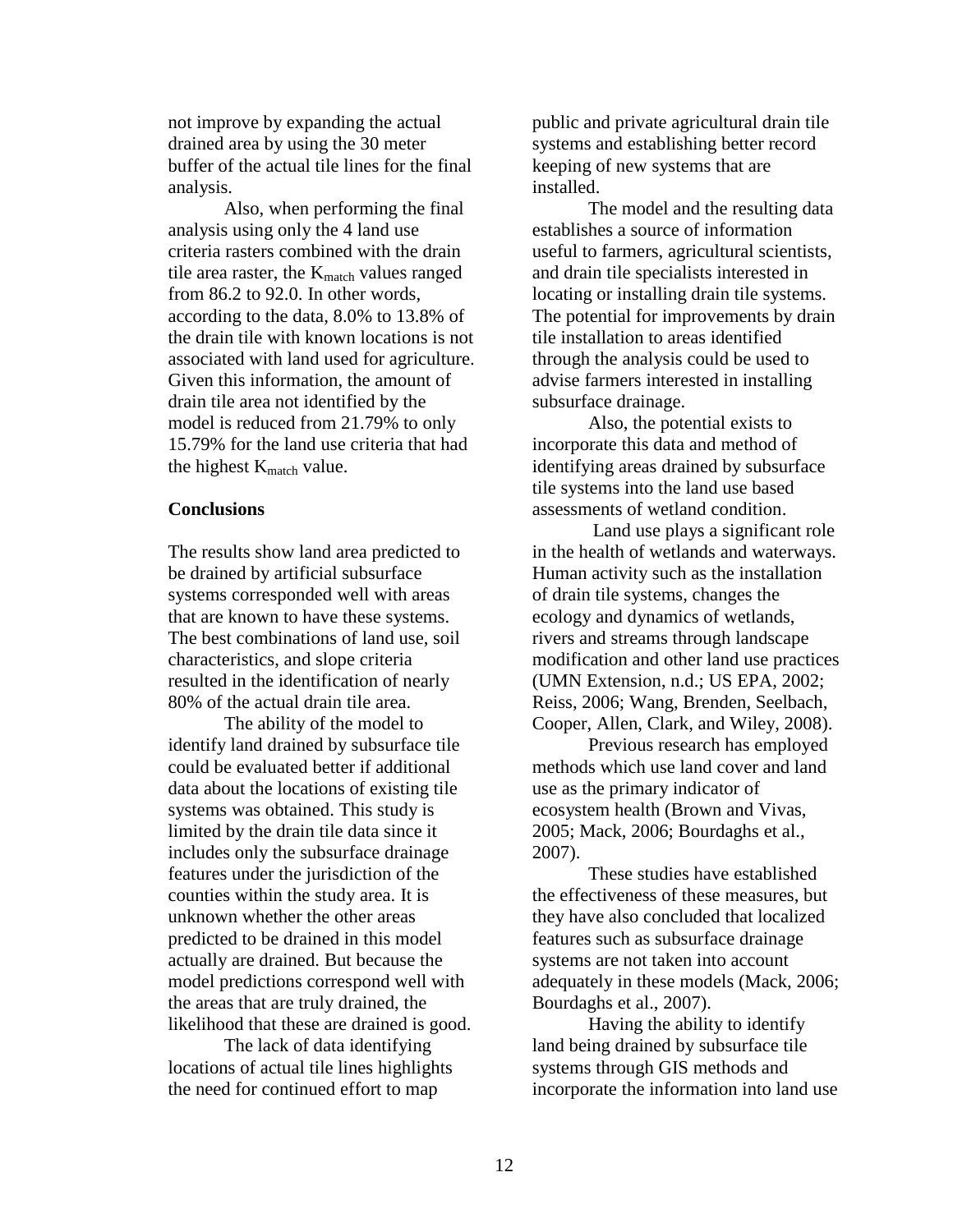based assessments of wetland health, could improve the results of the assessments.

Overall, the model was successful in identifying the areas drained by known subsurface systems and should be considered useful in planning, environmental monitoring, and as a springboard to future analysis of the influence of subsurface agricultural drain tiles.

#### **Acknowledgements**

The author gratefully acknowledges the teachers and mentors John Ebert, Dave McConville, and Patrick Thorsell of the GIS program at Saint Mary's University of Minnesota for their help and direction. County drainage system data was generously supplied by Kandiyohi, Meeker, and Renville Counties. Mark Gernes of the Minnesota Pollution Control Agency, Gyles Randall of the Southern Minnesota Agricultural Research Station, and Gary Sands of the University of Minnesota provided invaluable advice with regards to studying agricultural drain tile systems. April Amman, Ben Johnston, and Nancy Carlin deserve thanks for support and friendship throughout this project.

# **References**

- Bourdaghs, M., Campbell, D., Genet, J., Gernes, M., and Brandt-Williamset, S. 2007. Testing and Development of the Landscape Development Intensity Index as a Wetland Condition Indicator. *Final Status Report: Development of the Landscape Development Index as a Wetland Condition Assessment Tool*. 5-38.
- Brown, M. T., and Vivas, M. B. 2005. A Landscape Development Intensity Index. *Environmental Monitoring and*

*Assessment*, 101, 289-309.

Hubbard, D. 2005. A Review of the Effects of Pattern Tiling on Wetlands and Receiving Waters. Unpublished paper conducted for the U.S. Fish and Wildlife Service obtained from the author.

- Jaynes, D. B., and James, J. E. 2004. The Extent of Farm Drainage in the United States. Retrieved March 8, 2009, from http://www.docstoc.com/ docs/741030/The-Extent-of-Farm-Drainage-in-the-United-States.
- MMDC. Mid-Minnesota Development Commisssion. 2006. Drainage Ditch Inventory for Kandiyohi, Meeker, and Renville Counties. Retrieved on May, 15, 2009 from http://www.lmic. state.mn.us
- MTWS. Minnesota Chapter of the Wildlife Society. No Date. Draft Position Statement – Ecological Effects of Tile Drainage. Retrieved on March 7, 2009, from http://www2.crk.umn. edu/tws/MN/downloads/DRAFT-MTWS-TileDrainage.doc.
- Murphy, P. N. C., Ogilvie, J., and Arp, P. 2008. Topographic Modelling of Soil Moisture Conditions: A Comparison and Verification of Two Models. *European Journal of Soil Science*, 60, 94-109. Retrieved July 3, 2009 from http://www3.interscience. wiley.com/cgi-bin/fulltext/121642003/ PDFSTART.
- Naz, B., Ale, S., and Bowling, L. 2009. Detecting Subsurface Drainage Systems and Estimating Drain Spacing in Intensively Managed Agricultural Landscapes. *Agricultural Water Management*, 96(4), 627-637. Retrieved March 3, 2009 from Science Direct, www.sciencedirect.com. NRCS. Natural Resource Conservation Service. 2009a. SSURGO Metadata – Domains. SSURGO Metadata Version